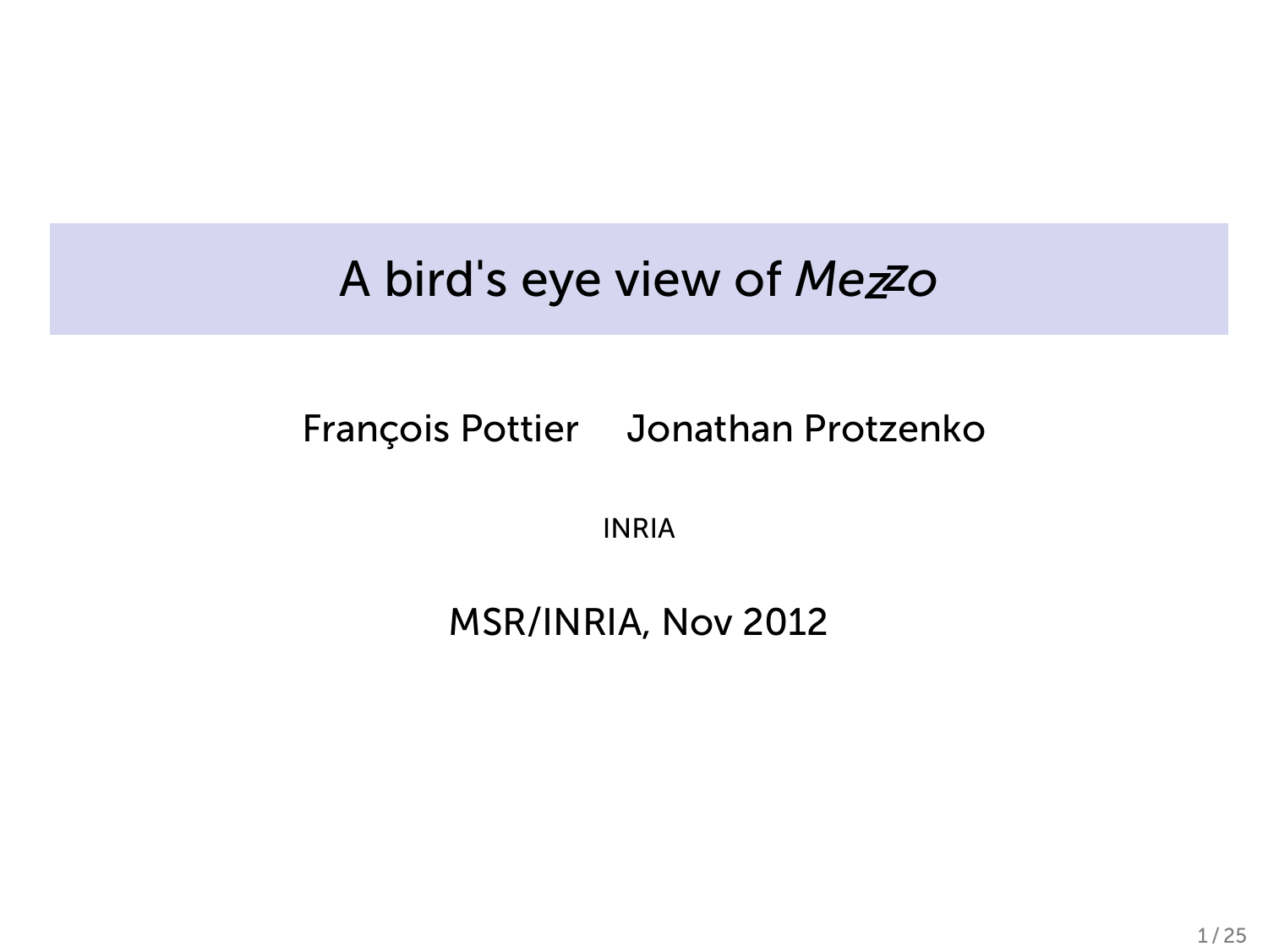# Outline

- What for?
- How?
- A tiny taste
- Project status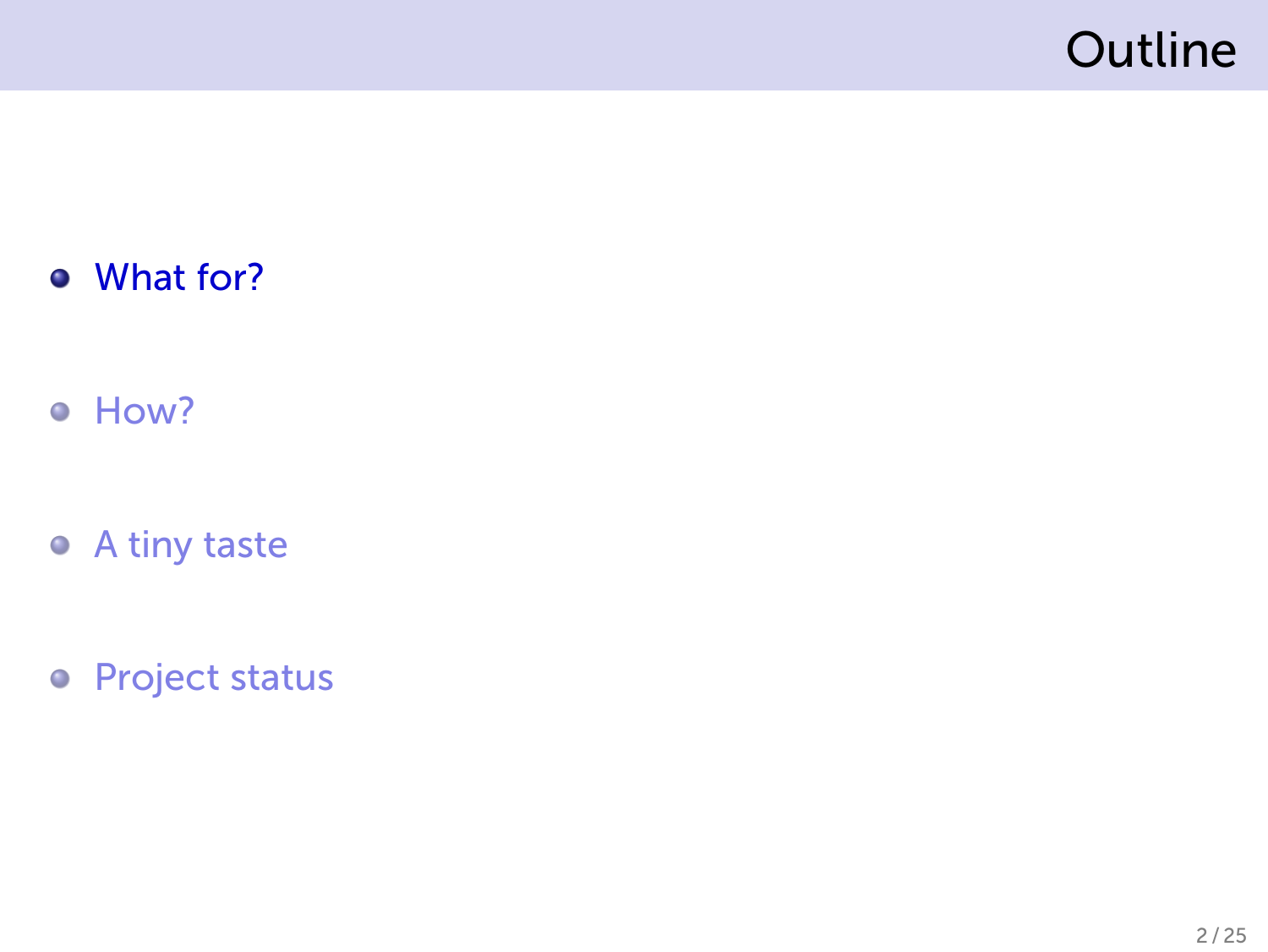The types of OCaml, Haskell, Java, C#, etc.:

- describe the *structure* of data,
- but do not distinguish *trees* and *graphs*,
- and do not control who has *permission* to read or write.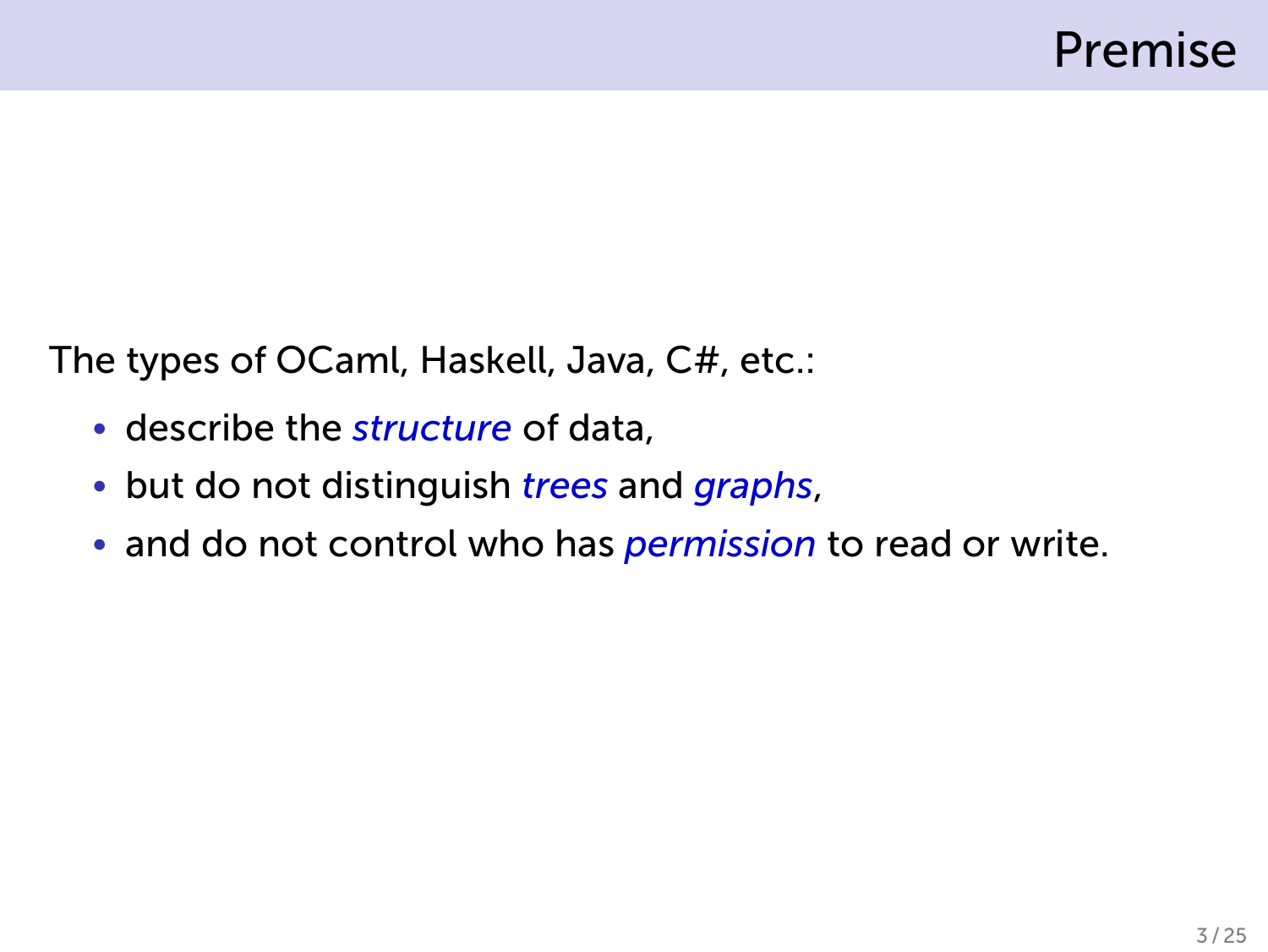## Question

Could a more ambitious static discipline:

- *rule out* more programming errors,
- and *enable* new programming idioms,
- while remaining reasonably *simple* and *flexible*?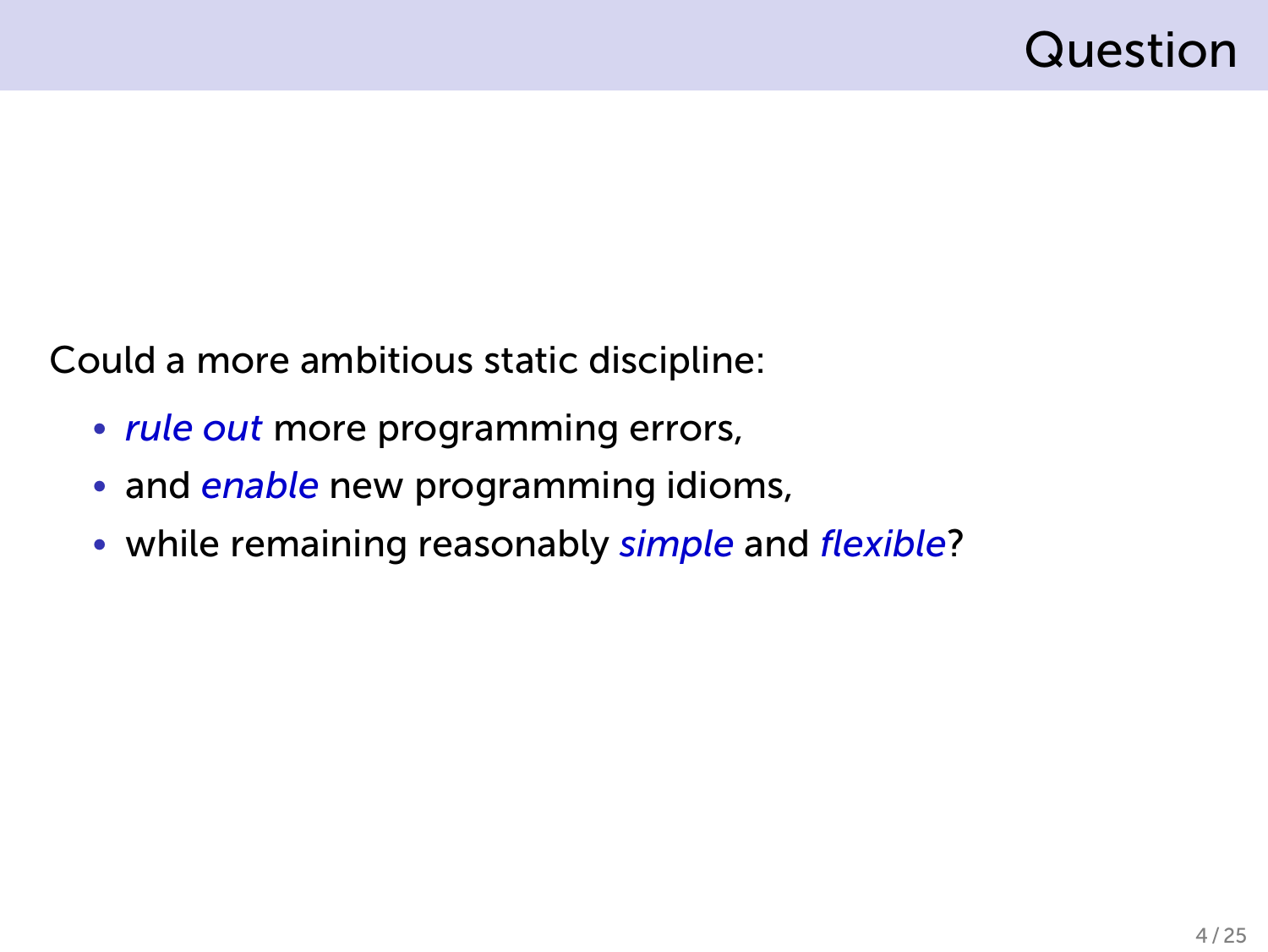## Goals

We would like to *rule out*:

- representation exposure;
- data races;
- violations of object protocols;

and to *enable*:

- gradual initialization;
- (in certain cases) explicit memory re-use.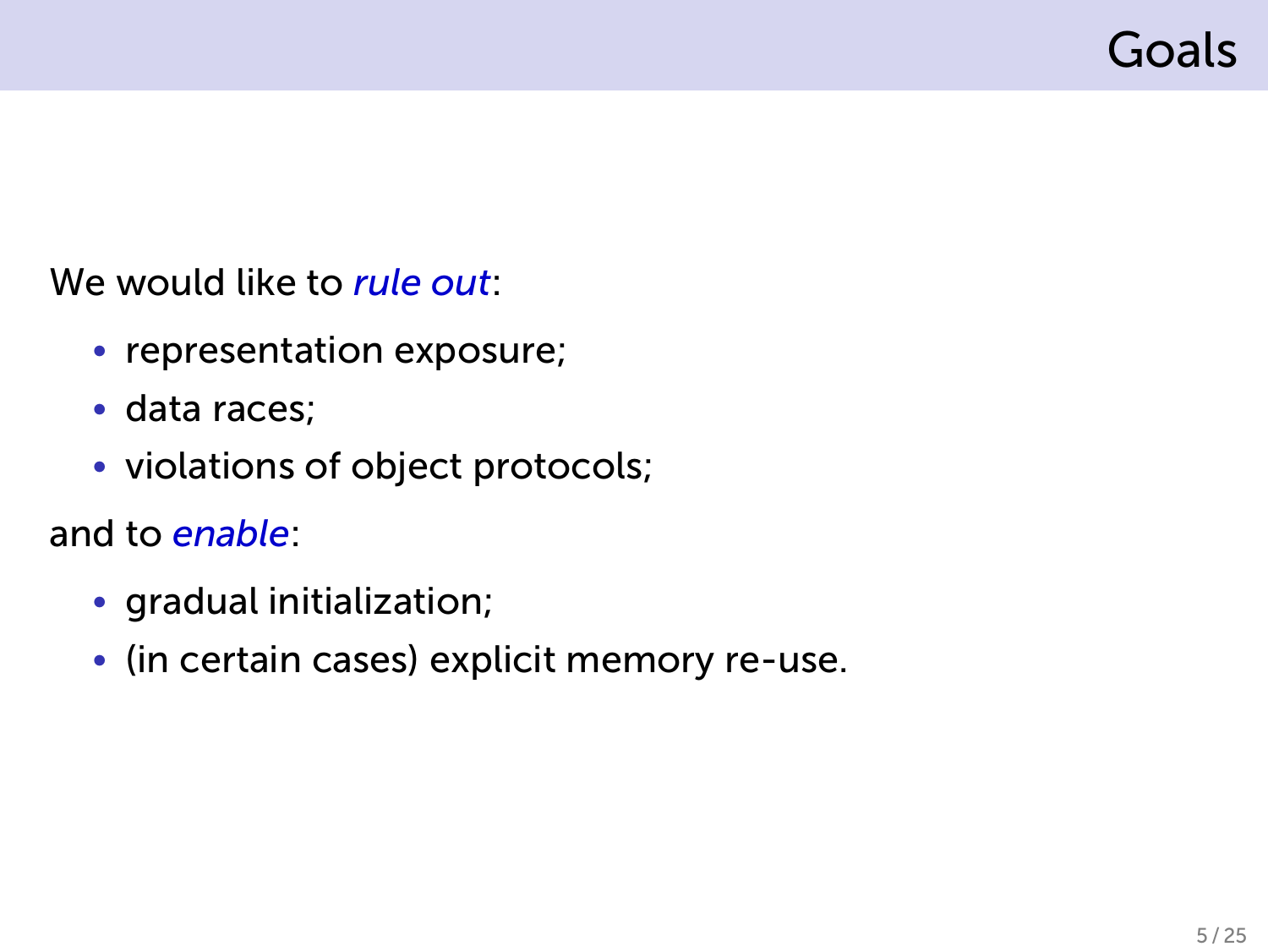# Outline

- What for?
- o How?
- A tiny taste
- Project status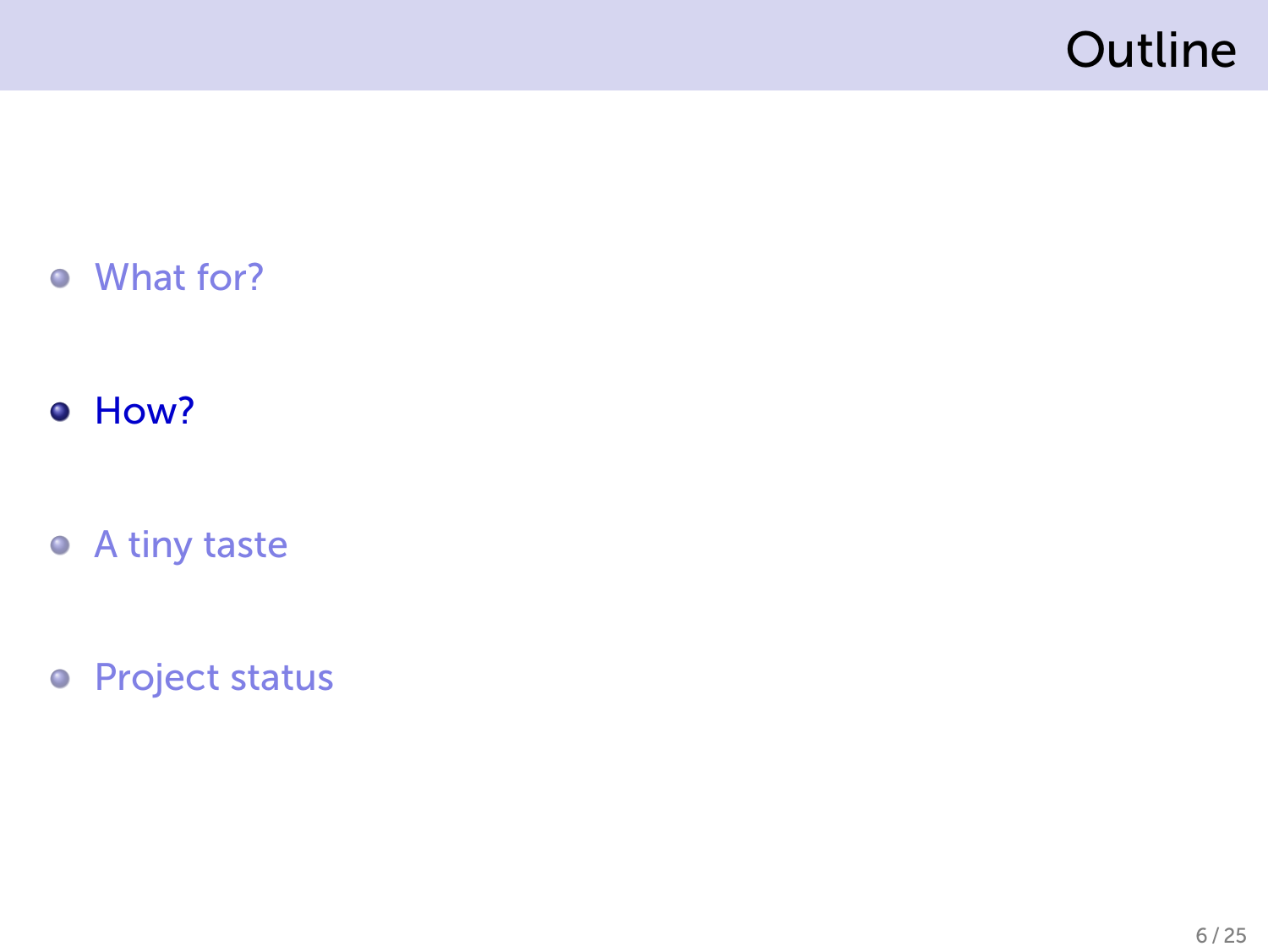A variable x does not have a fixed type throughout its lifetime. Instead,

- *at each point* in the scope of x,
- one may or may not have *permission* to use x in certain ways.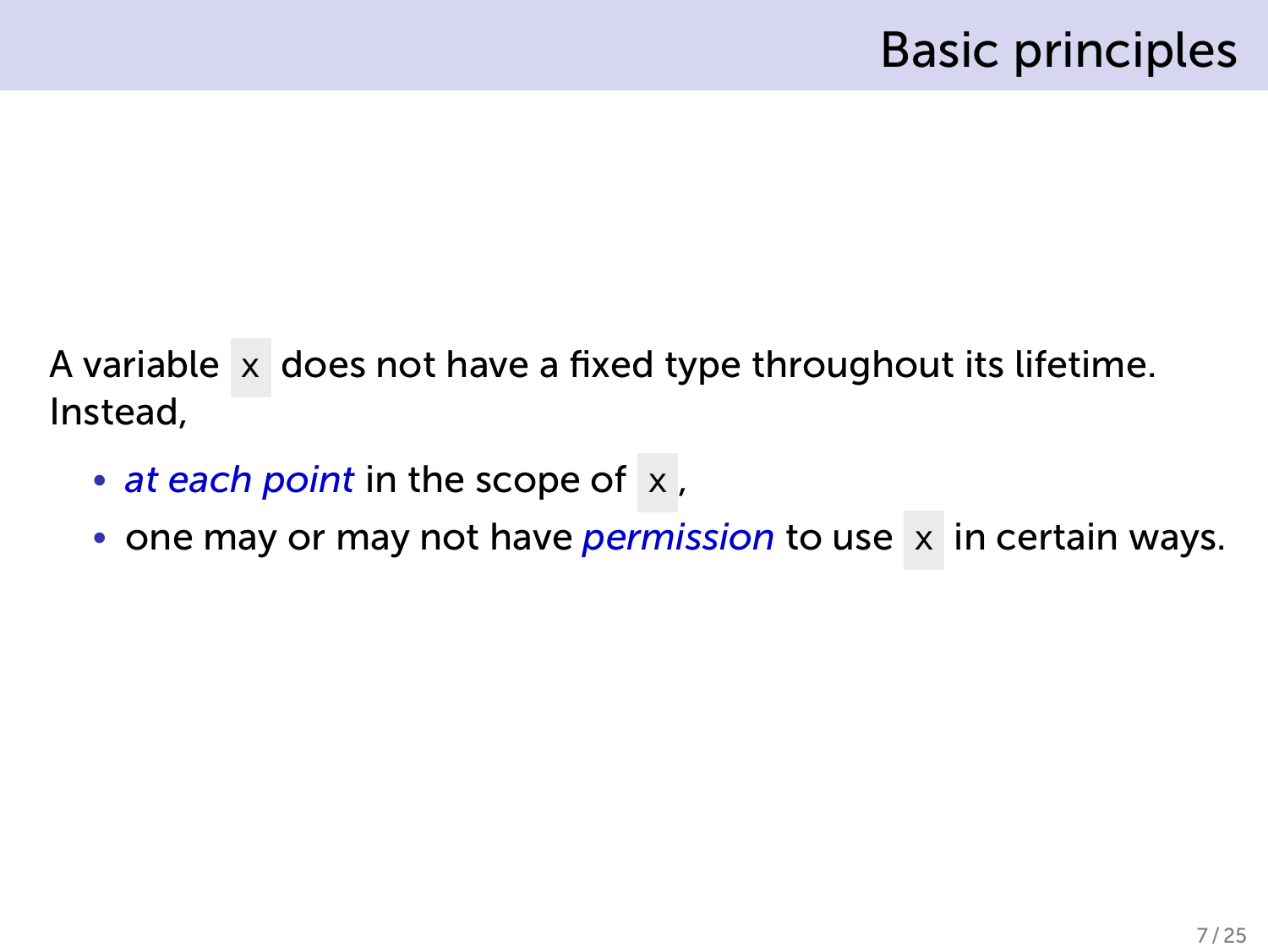The system imposes a global invariant: at any time,

- if x is a mutable object, there exists *at most one* permission to *read and write* x ;
- if x is an immutable object, there may exist arbitrarily *many* permissions to *read* x .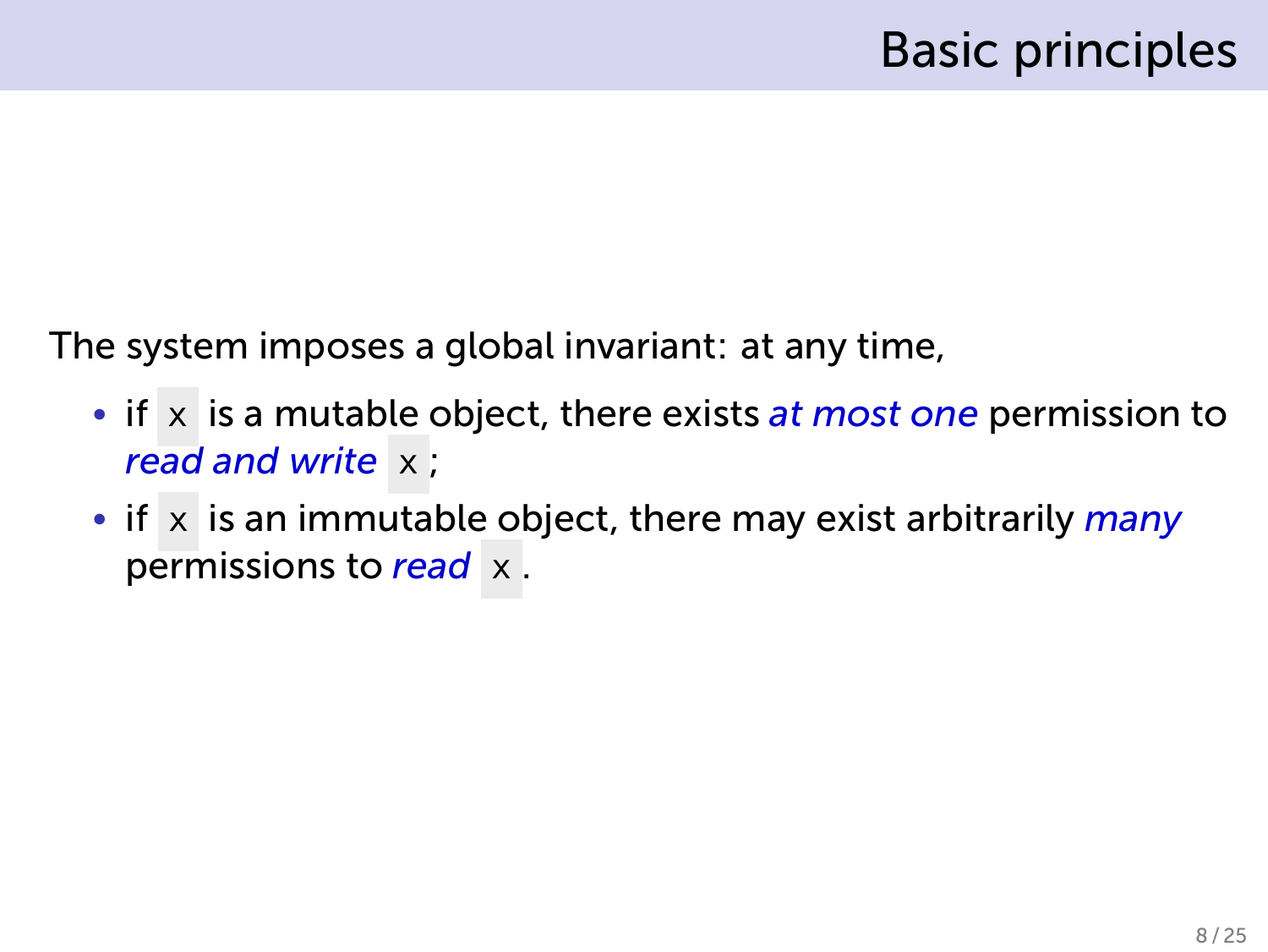Why is this a useful discipline?

The uniqueness of read/write permissions:

- *rules out* representation exposure and data races;
- *allows* the type of an object to vary with time, which enables the enforcement of object protocols, gradual initialization, etc.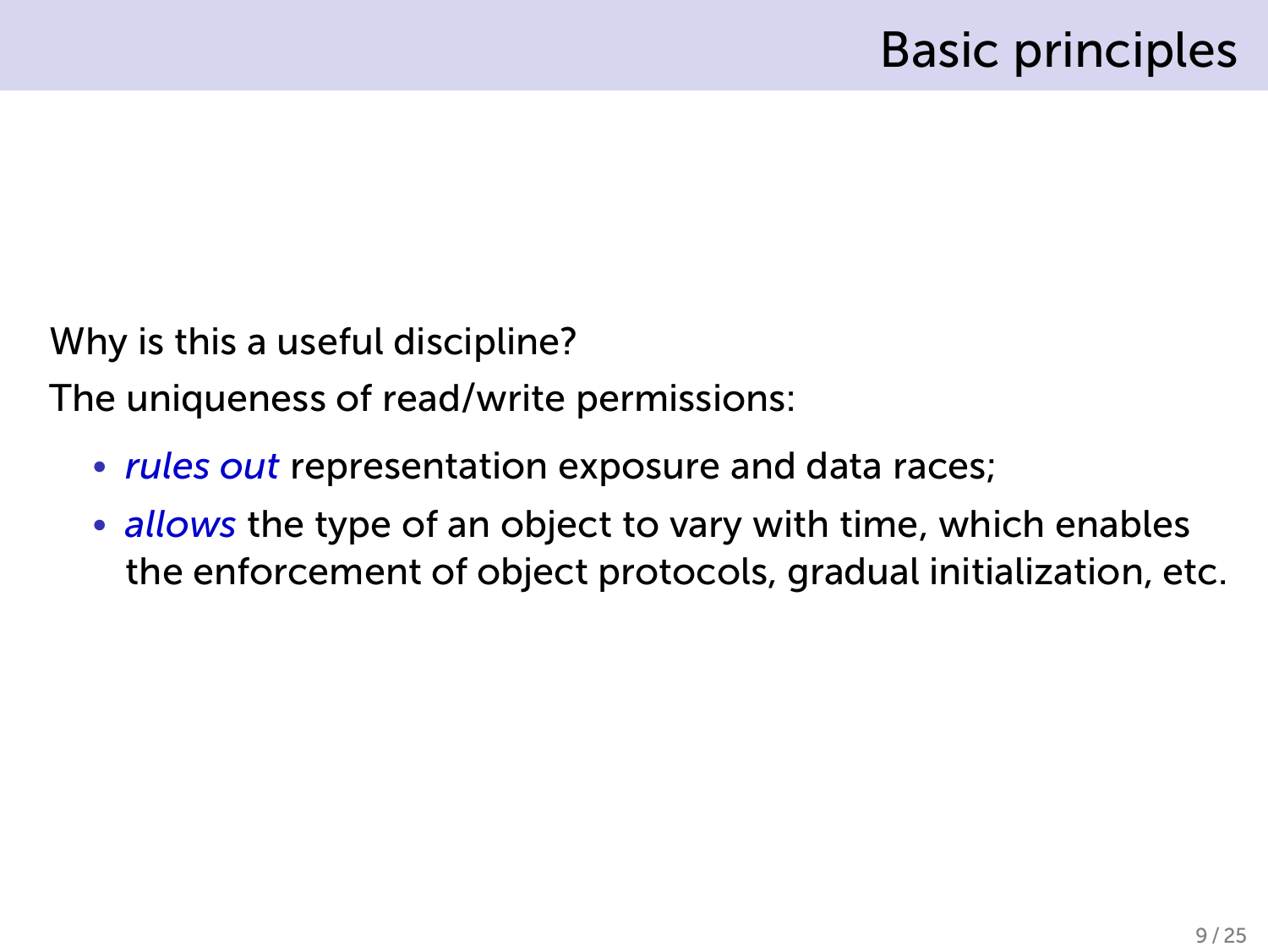Isn't this a restrictive discipline?

Yes, it is, but:

- there is *no restriction* on the use of immutable data;
- there is an *escape hatch* that involves dynamic checks.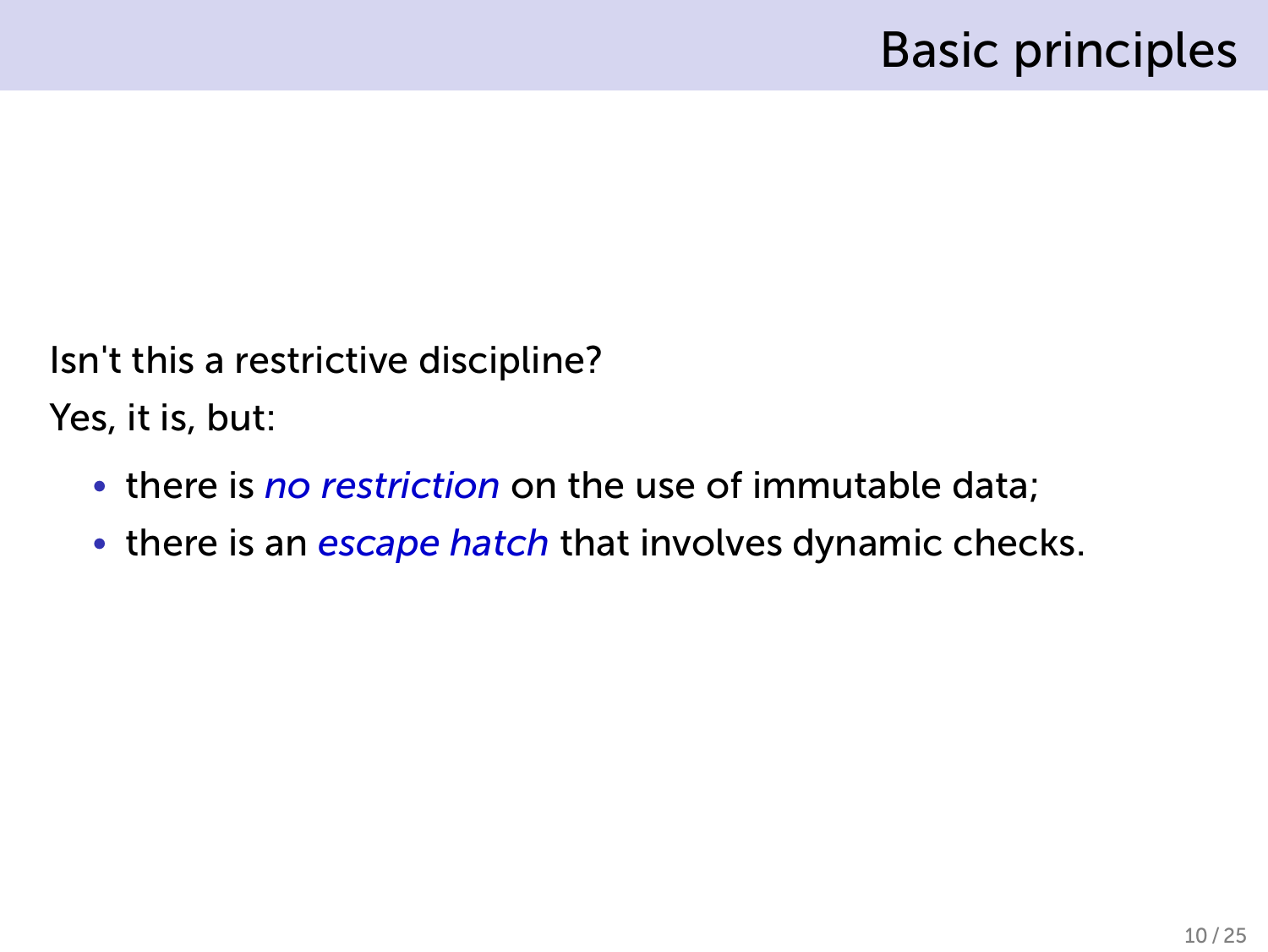# Outline

- What for?
- How?
- A tiny taste
- Project status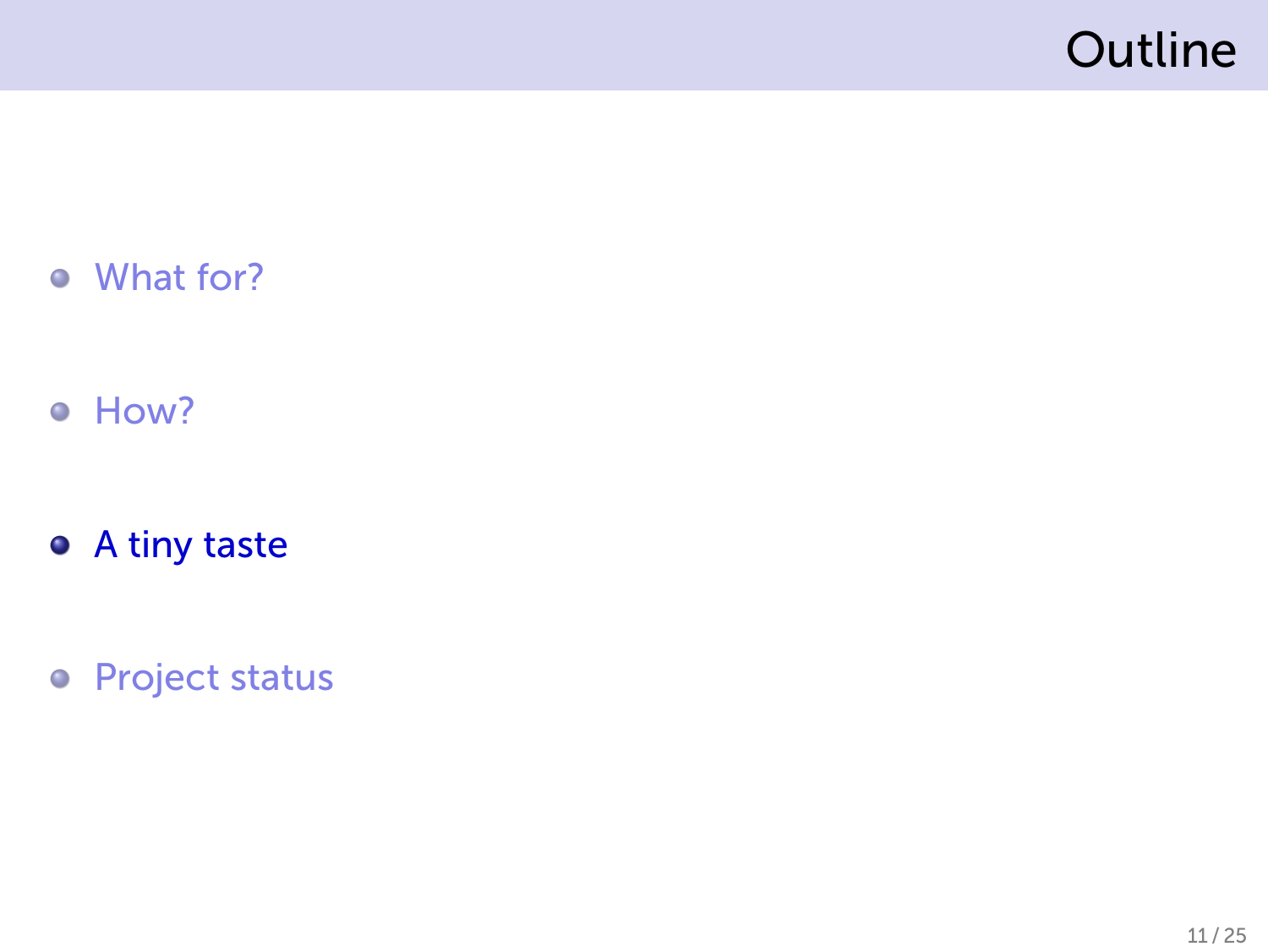Concatenating two *immutable* lists creates sharing:

```
let xs : list int = ... in
let ys : list int = ... in
let zs : list int = concat(xs, ys) in
...
```
The lists xs and zs have common elements. The lists ys and zs have common elements and cells. This is harmless. We would like to *accept* this code.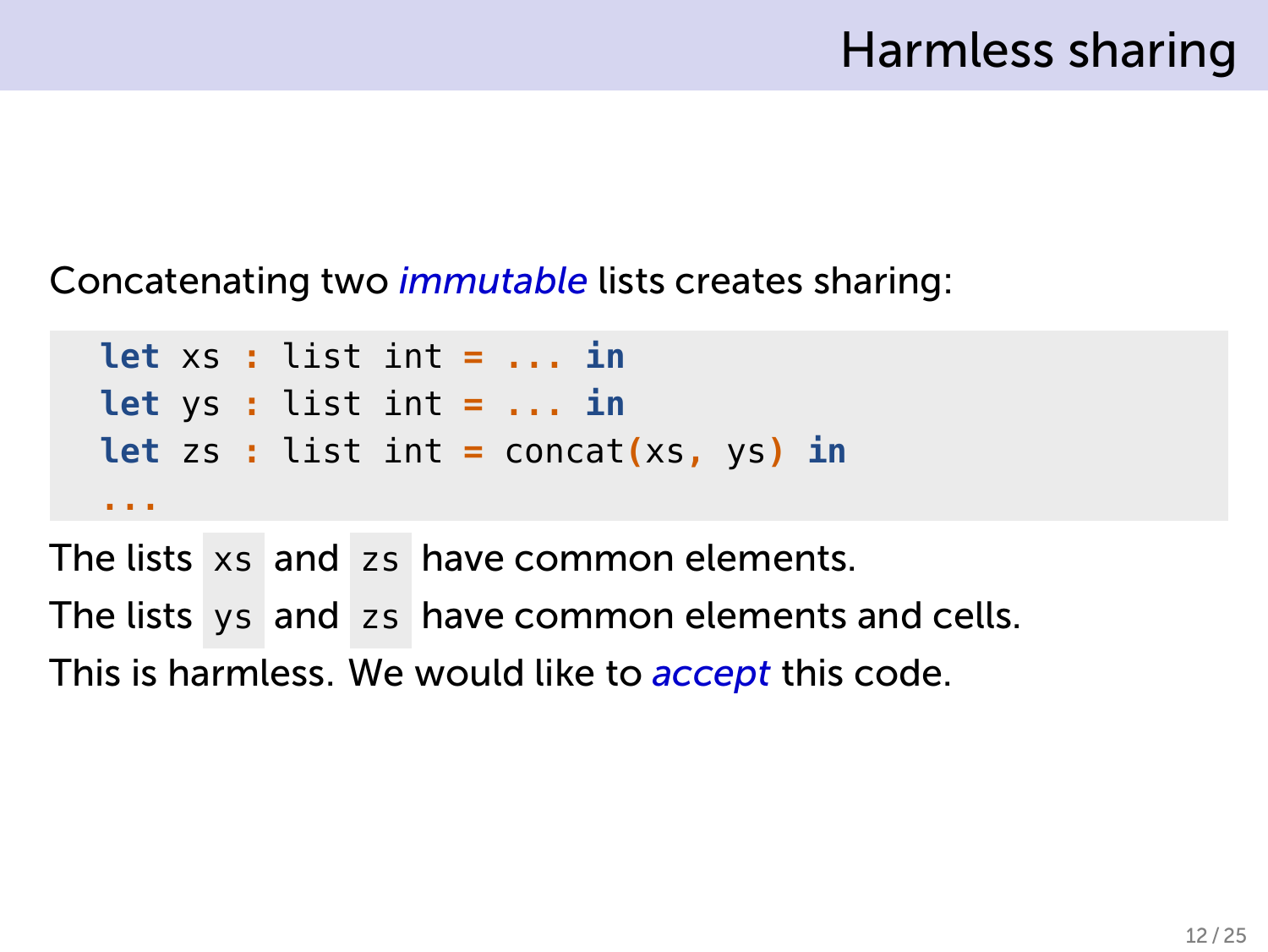What if the lists have *mutable* elements?

```
let xs : list (ref int) = ... in
let ys : list (ref int) = ... in
let zs : list (ref int) = concat(xs, ys) in
...
```
Some elements are accessible via xs and zs , or via ys and zs . This is potentially dangerous.

We would like to *accept* this code yet *prevent* the programmer from using (say) xs and zs as if they were physically disjoint.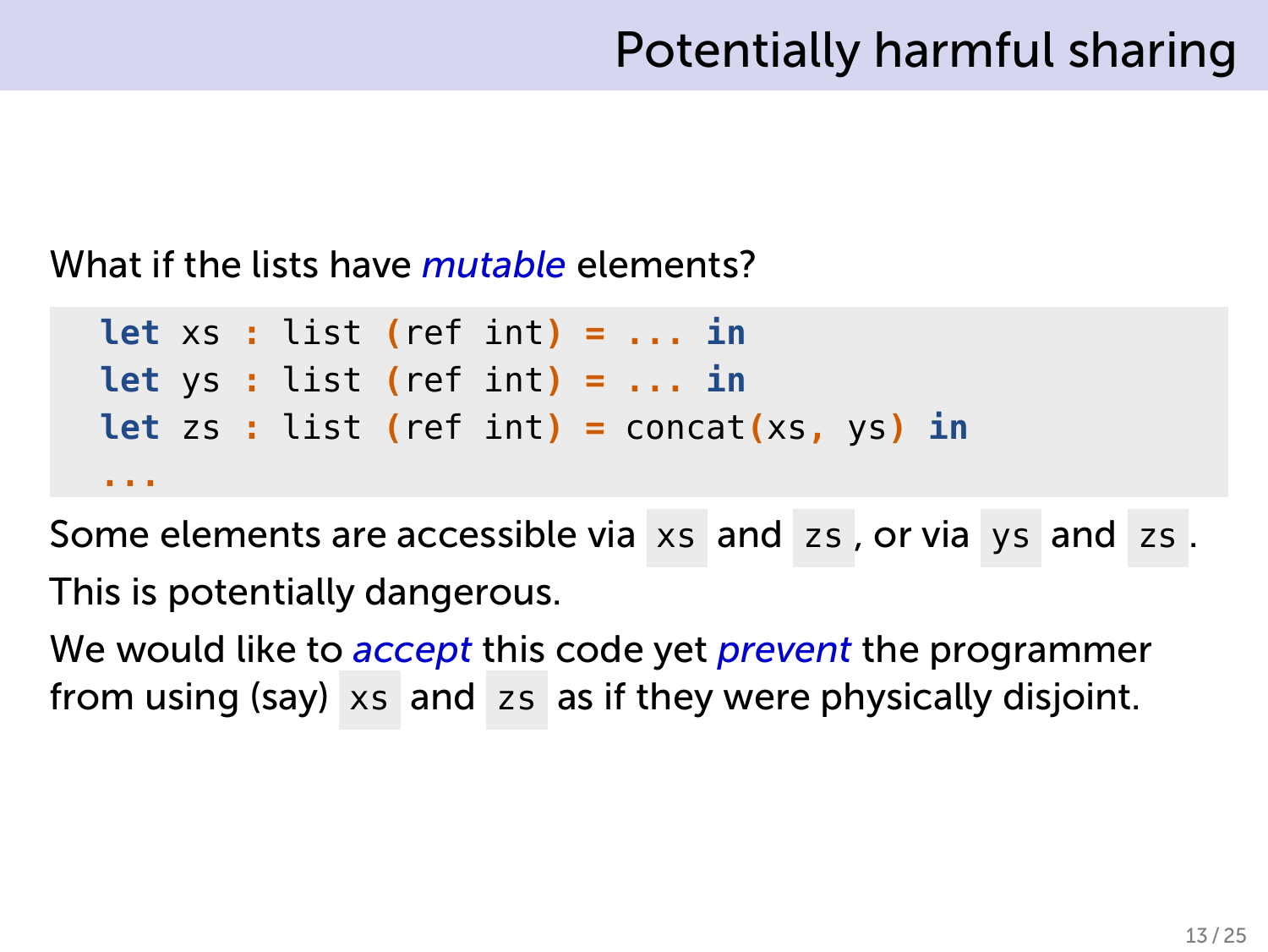#### In *Mezzo*, the first code snippet gives rise to three permissions:

xs **@** list int ys **@** list int zs **@** list int

All three lists can be freely used in the code that follows.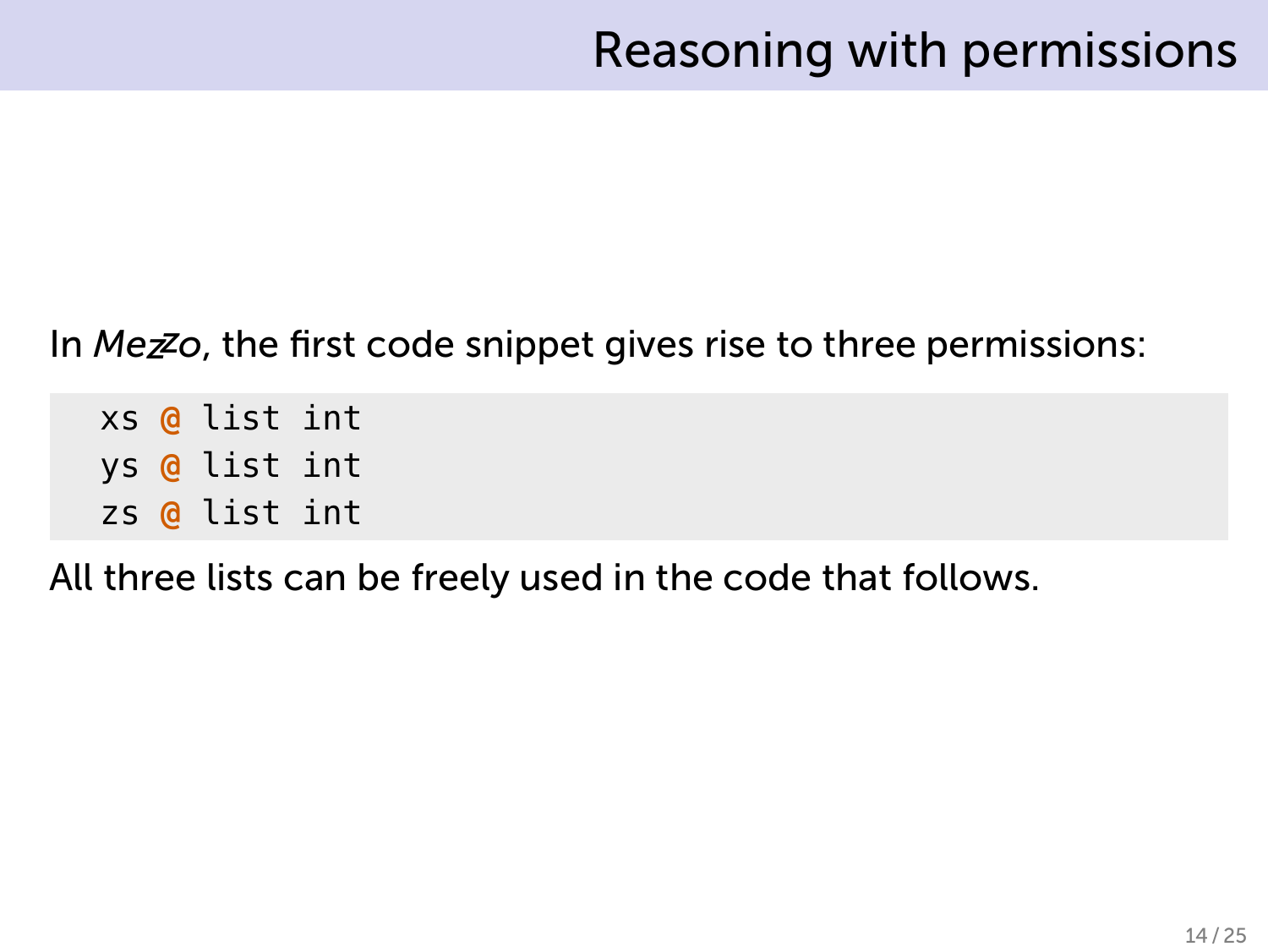The first two lines of the second code snippet give rise to:

xs **@** list **(**ref int**)** ys **@** list **(**ref int**)**

These permissions are *consumed* at line three, which gives rise to:

zs **@** list **(**ref int**)**

At the end, zs can be used, but xs and ys have been invalidated.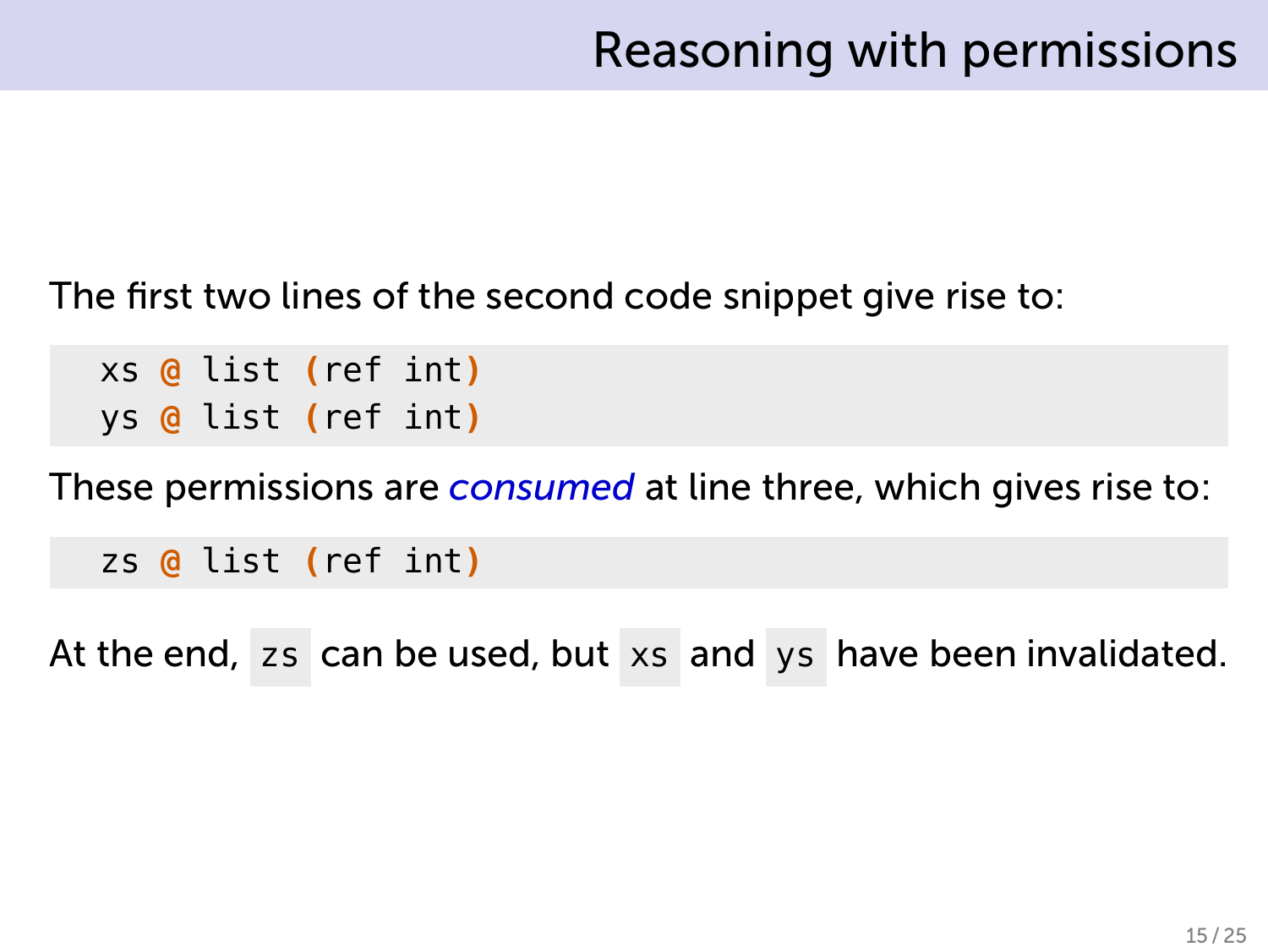#### The type of the function concat is:

**[**a**] (consumes** list a**, consumes** list a**) ->** list a

so a call is in principle type-checked as follows:

*(\* xs @ list t \* ys @ list t \* ... must exist here \*)* **let** zs **=** concat**(**xs**,** ys**) in** *(\* zs @ list t \* ... exist here \*)*

The available permissions *vary* with time.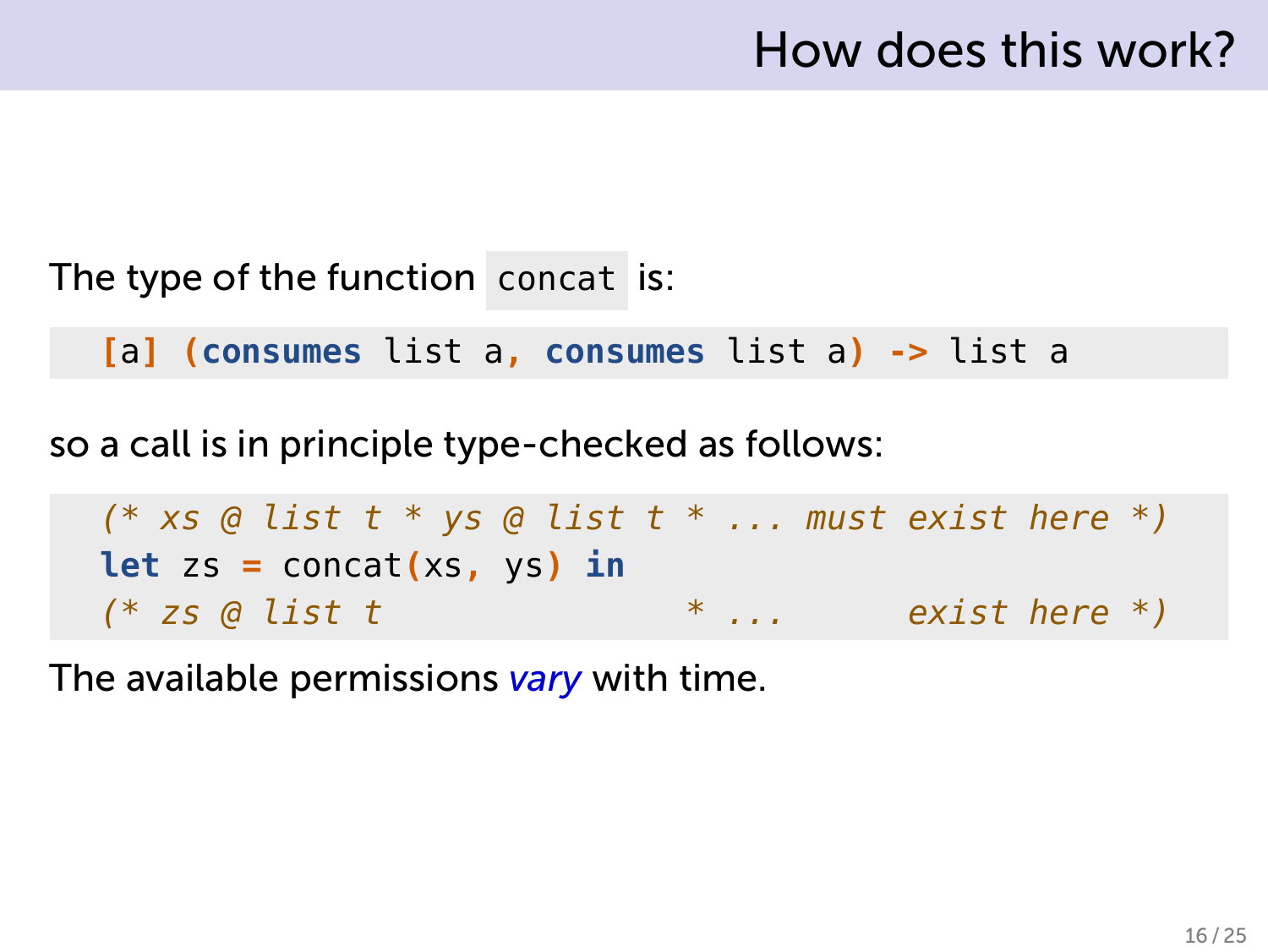#### The system knows that

- xs @ list int is a *duplicable* permission, whereas
- xs @ list (ref int) is not: it is an *affine* permission.

A caller of concat can give up one copy of xs @ list int and keep one copy. The permission is effectively *not consumed*.

No such trick is possible with xs @ list (ref int) .

Thus, concat is type-checked once, but behaves differently at different call sites.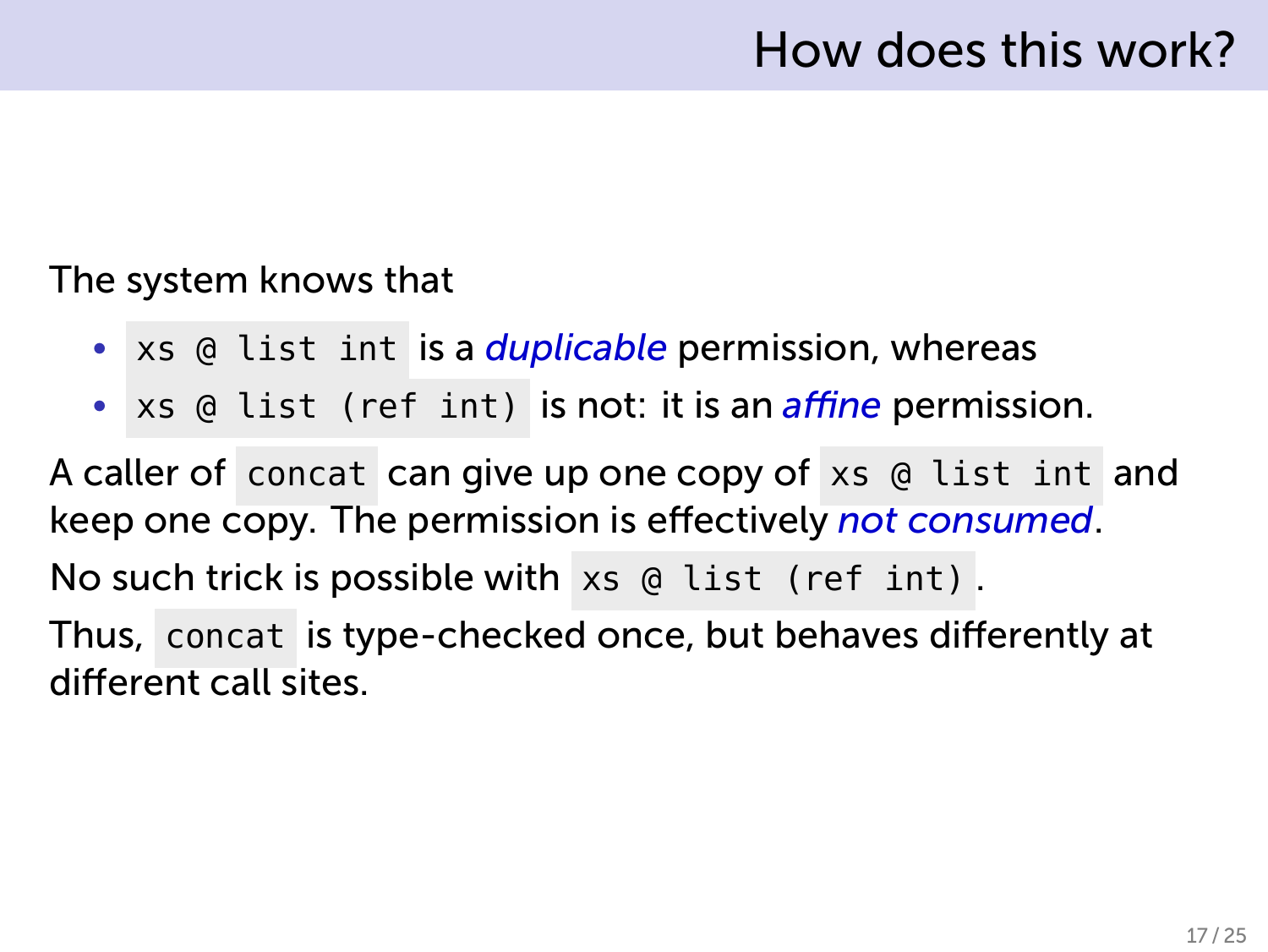Mutable lists support in-place meld -ing:

**[**a**] (consumes** mlist a**, consumes** mlist a**) ->** mlist a

The permission xs @ mlist t is *never* duplicable, regardless of the type t of the list elements, so a call to meld(xs, ys) *always* invalidates the arguments xs and ys .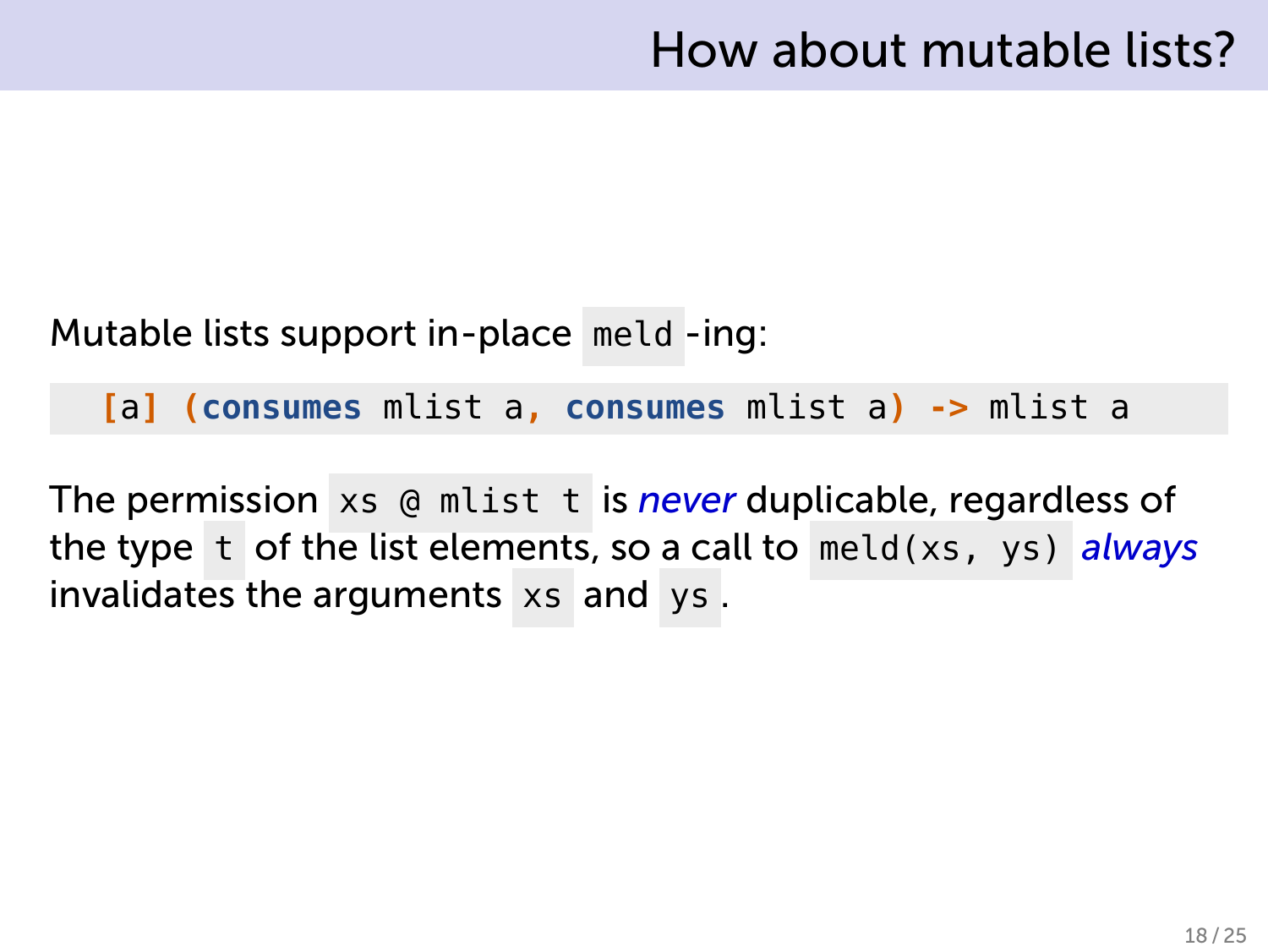Beyond what has been illustrated here, *Mezzo* has:

- permissions for composite data structures, which can be *decomposed* and *recombined*;
- permissions that express *must-alias* and *must-not-alias* information;
- a mechanism by which the existence of a permission can be ascertained *at runtime*.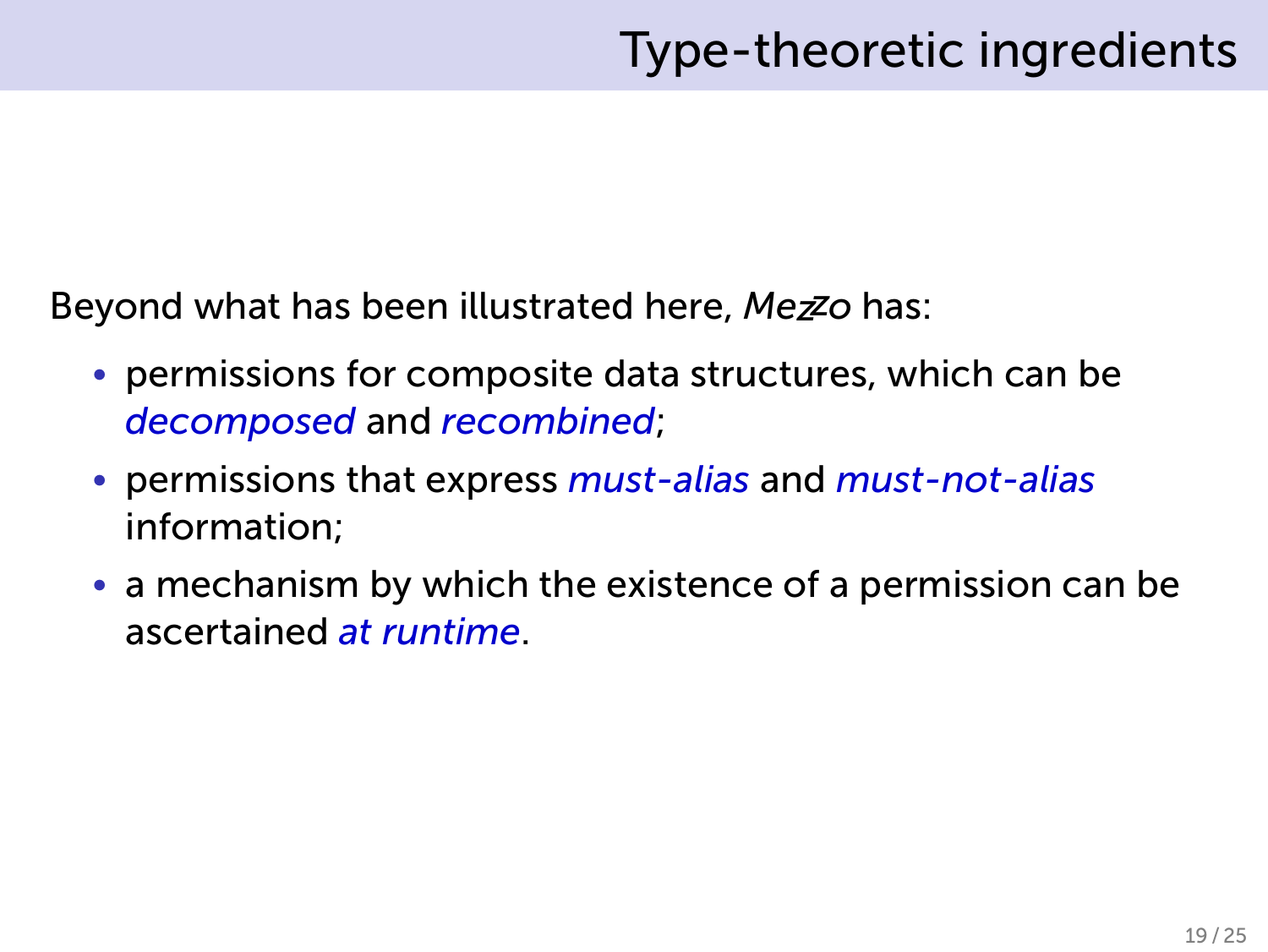# Outline

- What for?
- How?
- A tiny taste
- **•** Project status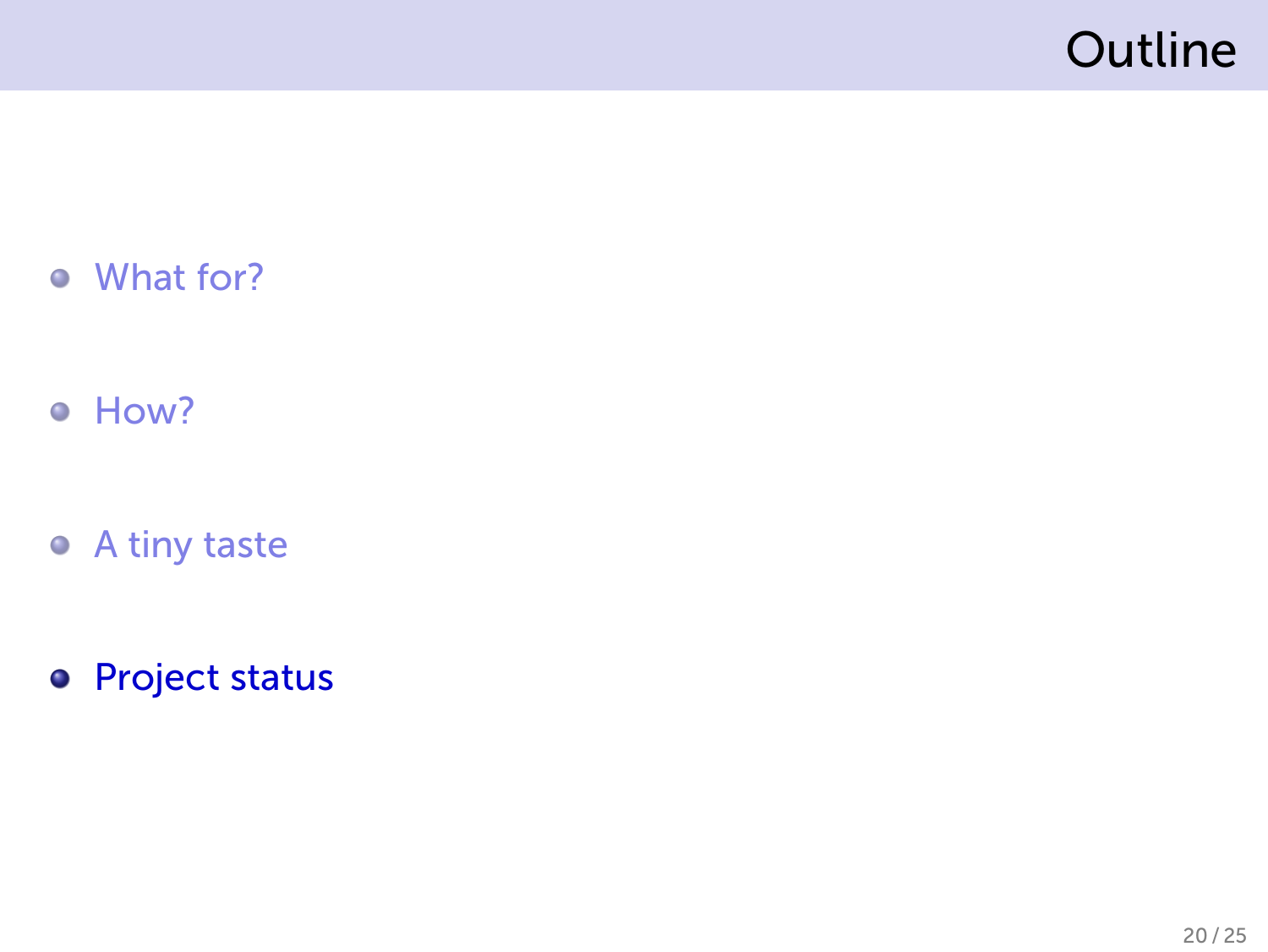The project started about one year ago and currently involves

- *Jonathan Protzenko* (Ph.D student),
- *Thibaut Balabonski* (post-doc researcher),
- and myself (INRIA researcher).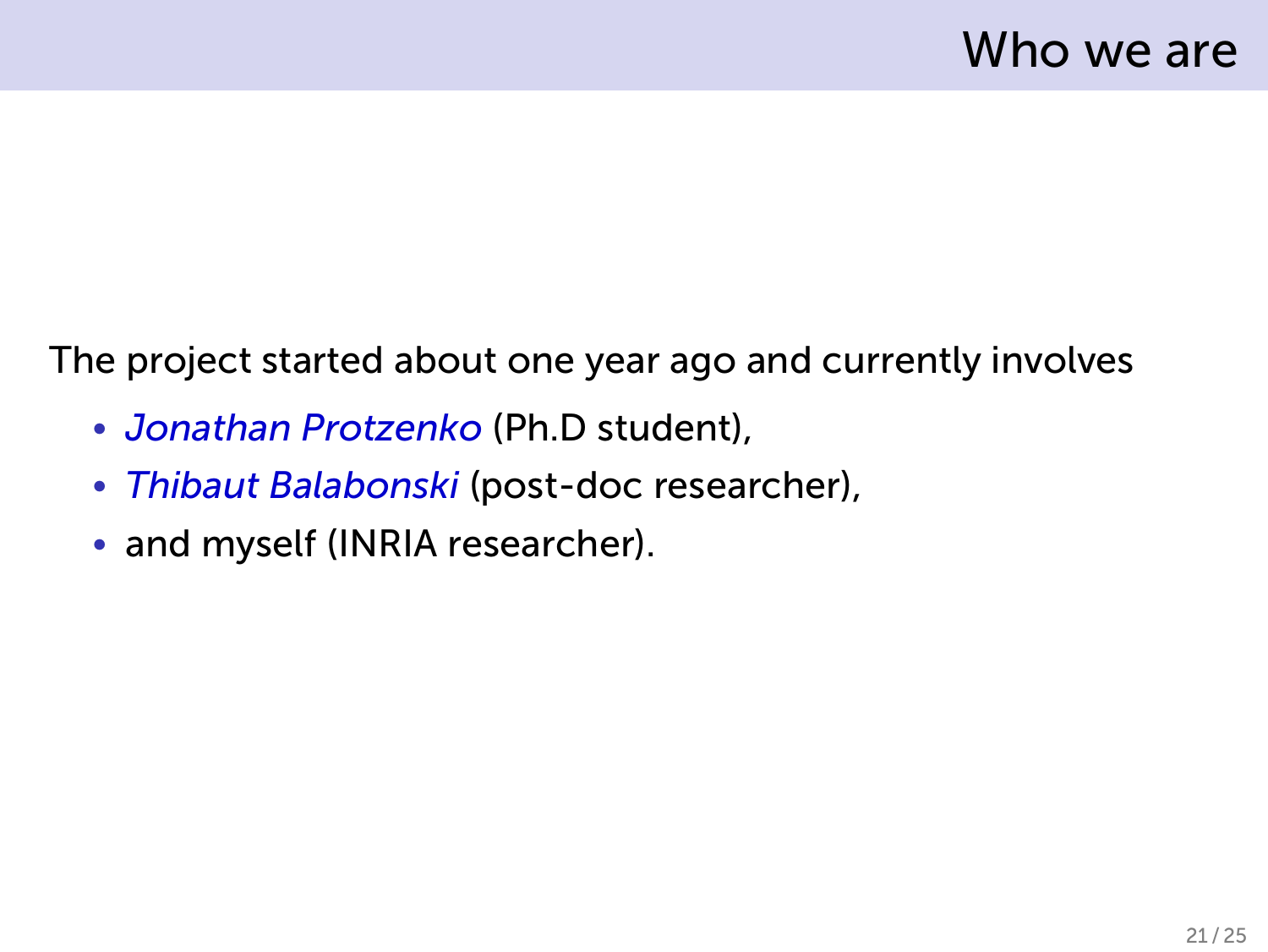We currently have:

- a formal definition and *soundness proof* for Core *Mezzo*;
- a prototype *type-checker*.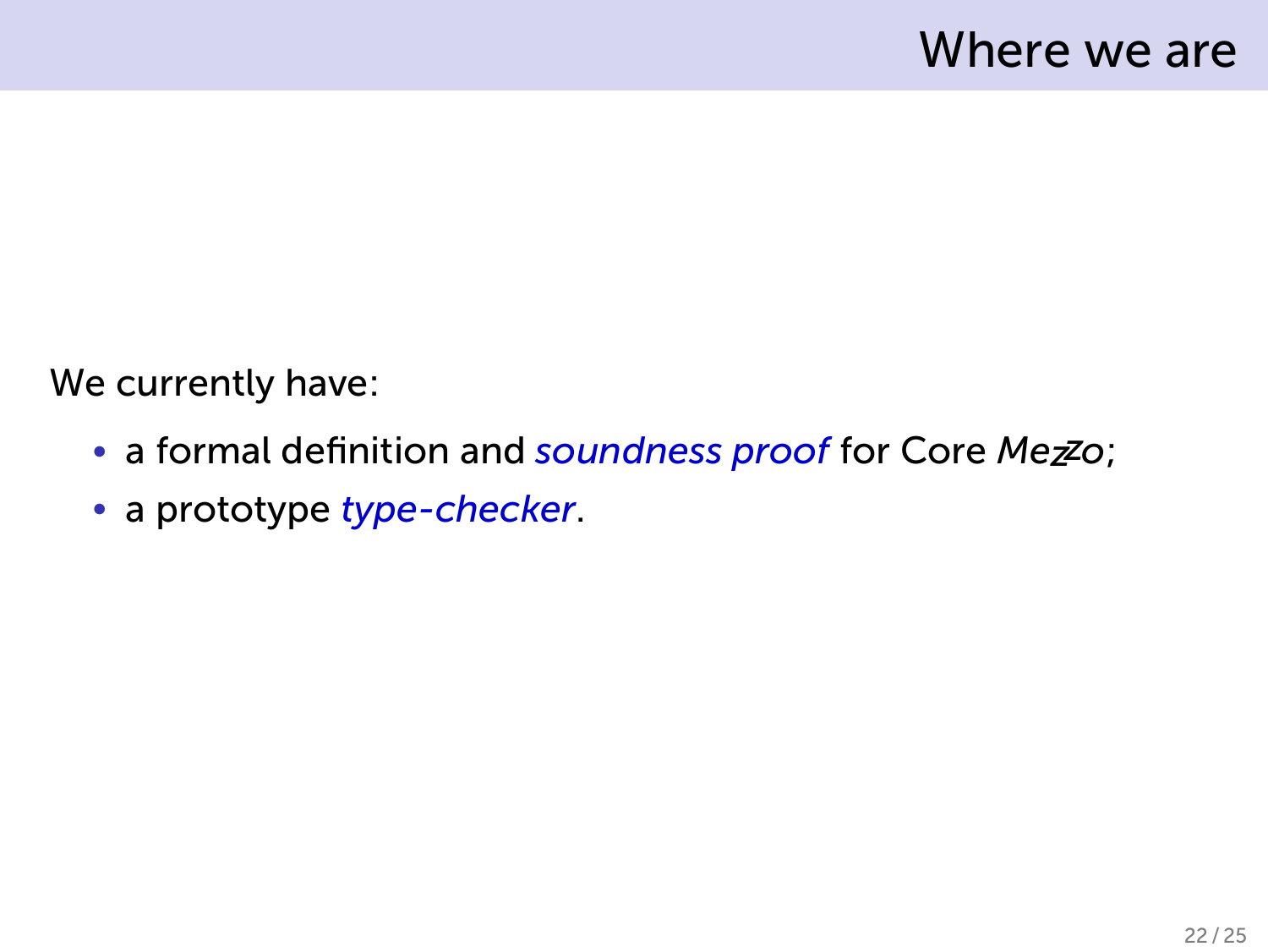In the short term, we would like to:

- stabilize and extend the definition of the language;
- work on *type inference*, which is tricky;
- *write code!* and evaluate the usability of the language;
- compile *Mezzo* down to untyped OCaml;
- work on shared-memory concurrency.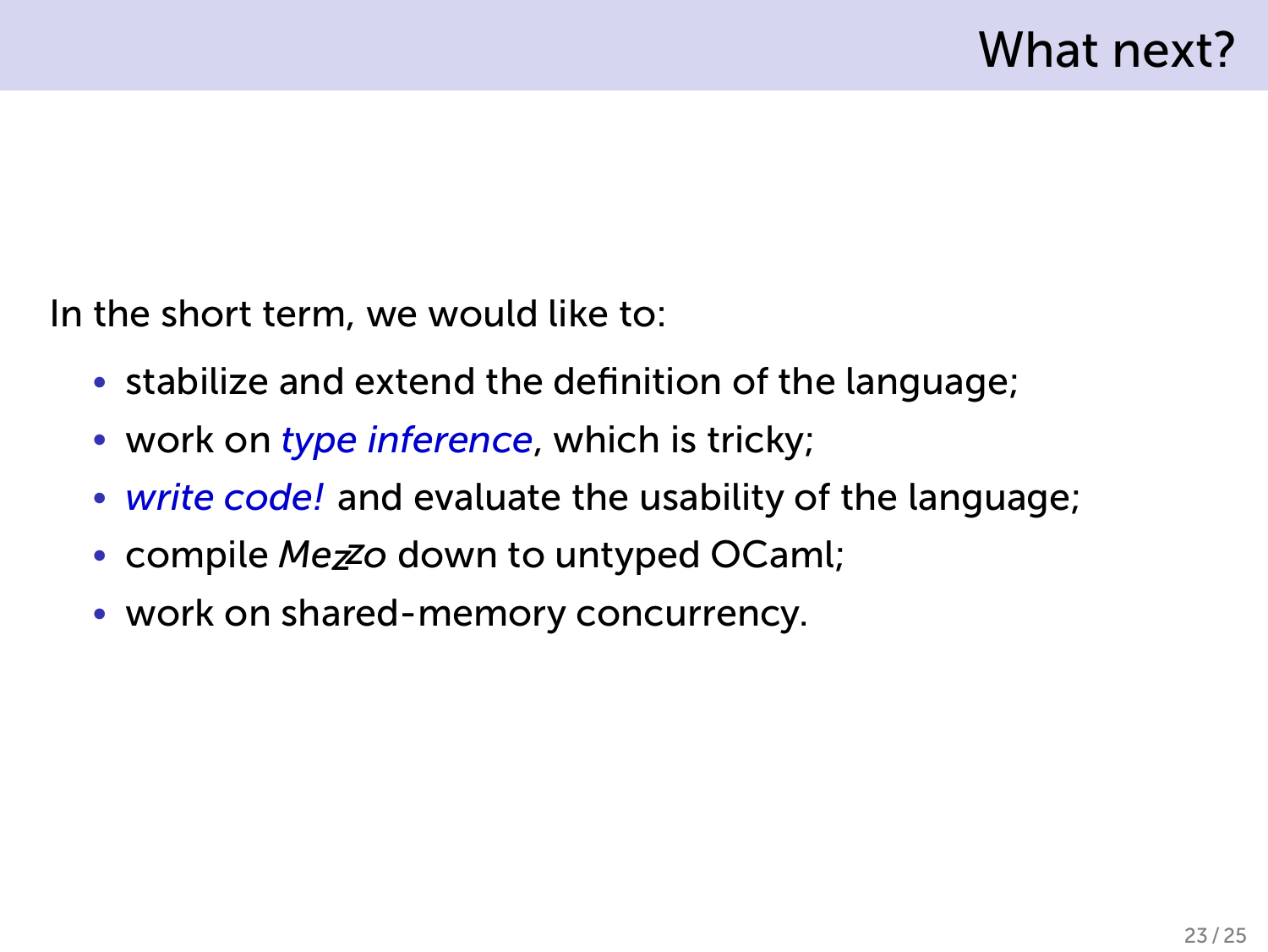Many as-yet-unanswered questions!

- What support for *modularity*?
- What about specifications & *proofs* of programs?
- What if we lack the *manpower* to grow a new language?
- Can we *transfer* these ideas to a mainstream language?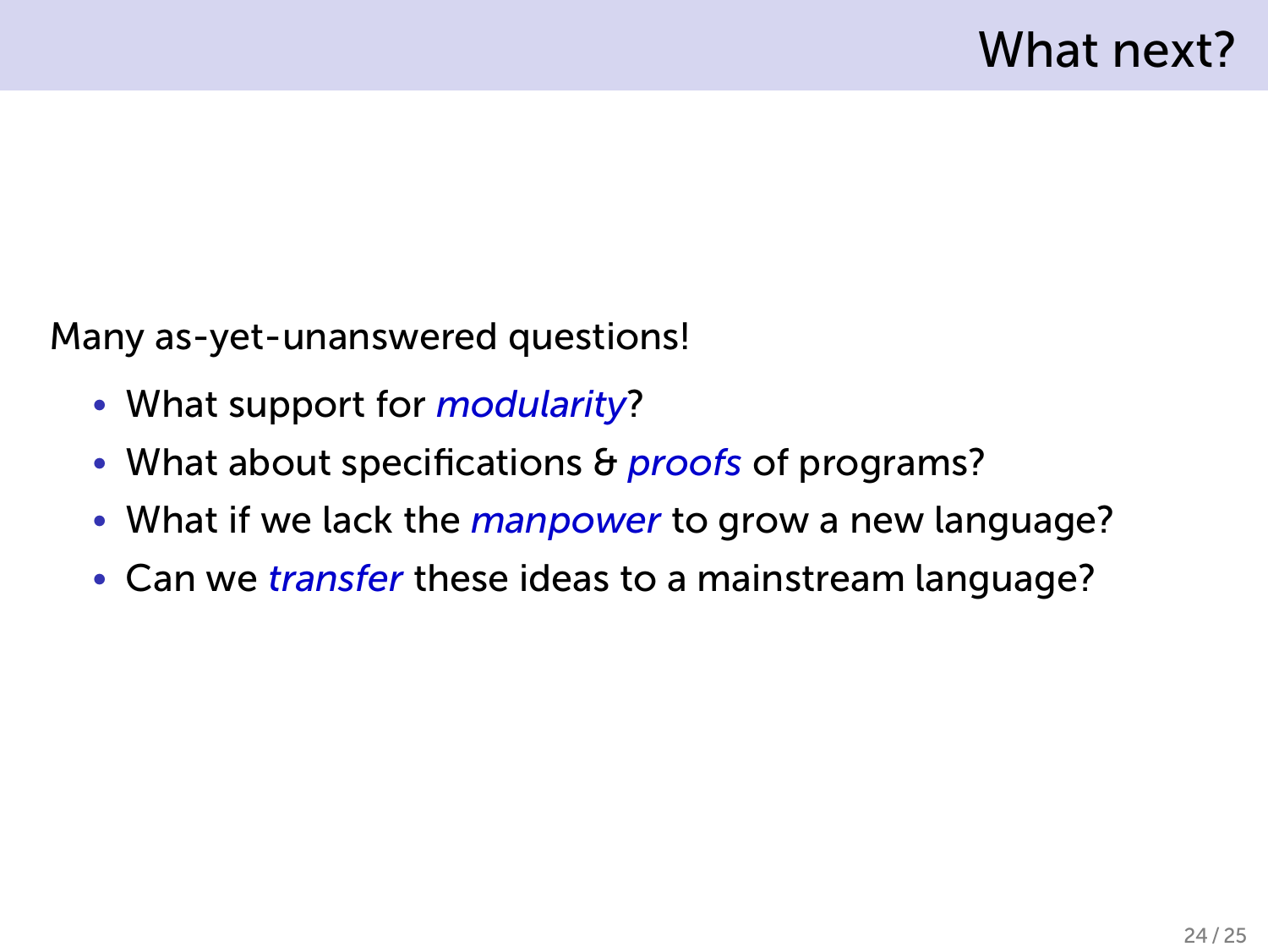Thank you

Please find more information online at http://gallium.inria.fr/~protzenk/mezzo-lang/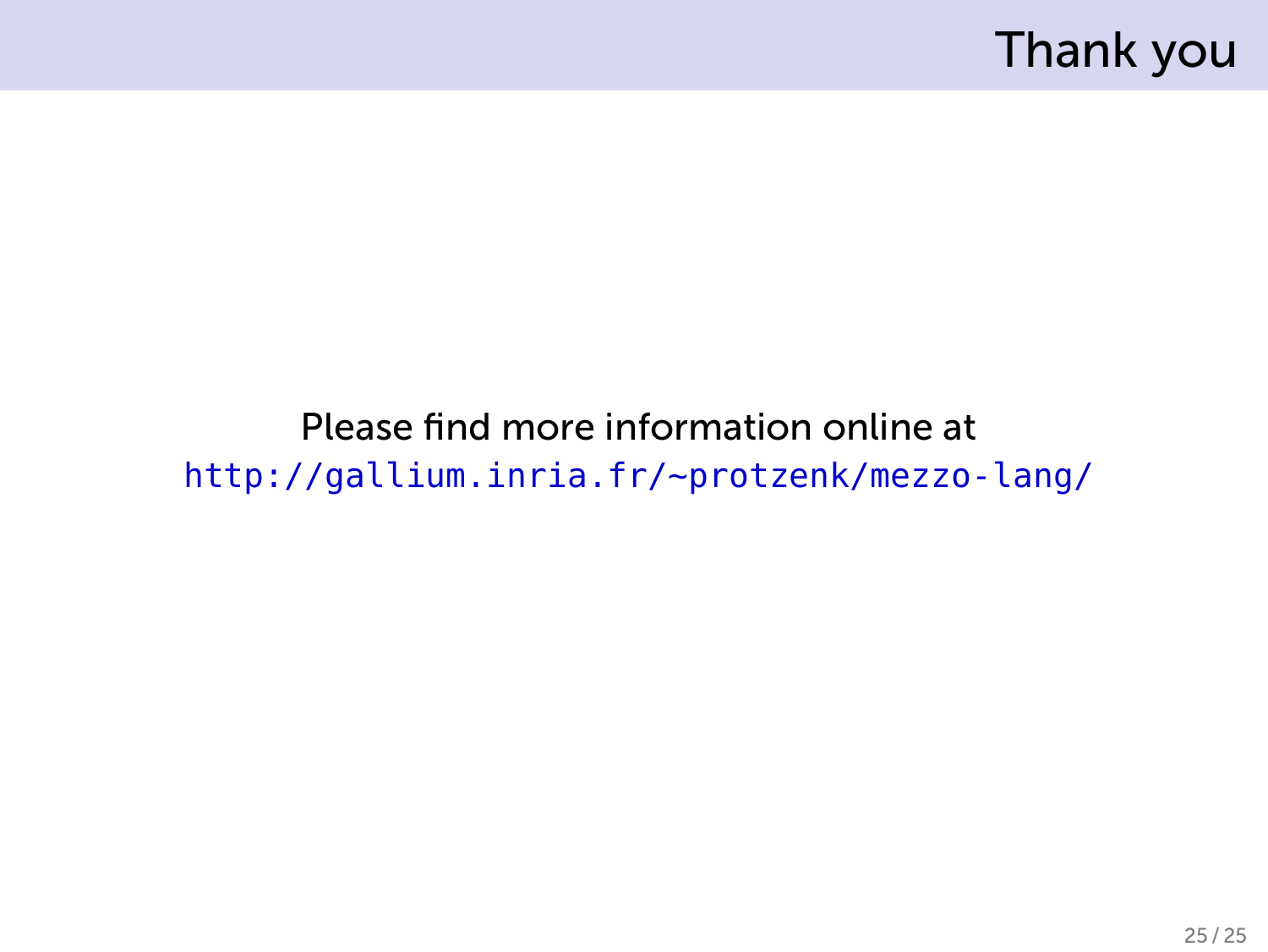## Immutable lists

The algebraic data type of immutable lists.

```
data list a =
  | Nil
  | Cons { head: a; tail: list a }
```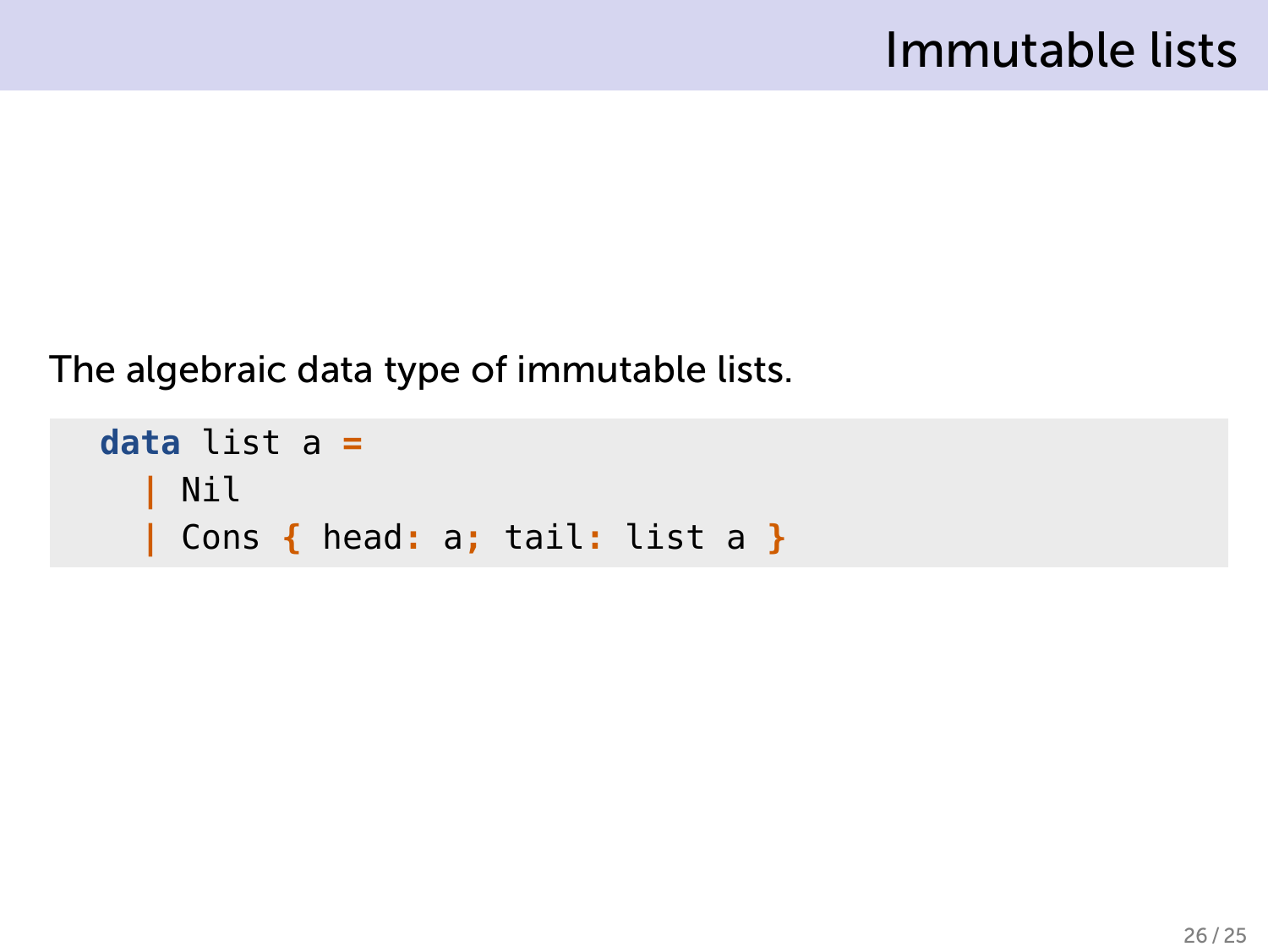## Immutable list concatenation

```
val rec concat [a] (consumes xs: list a,
                    consumes ys: list a) : list a =
  match xs with
  | Nil -> ys
  | Cons ->
      Cons { head = xs.head;
             tail = concat (xs.tail, ys) }
  end
```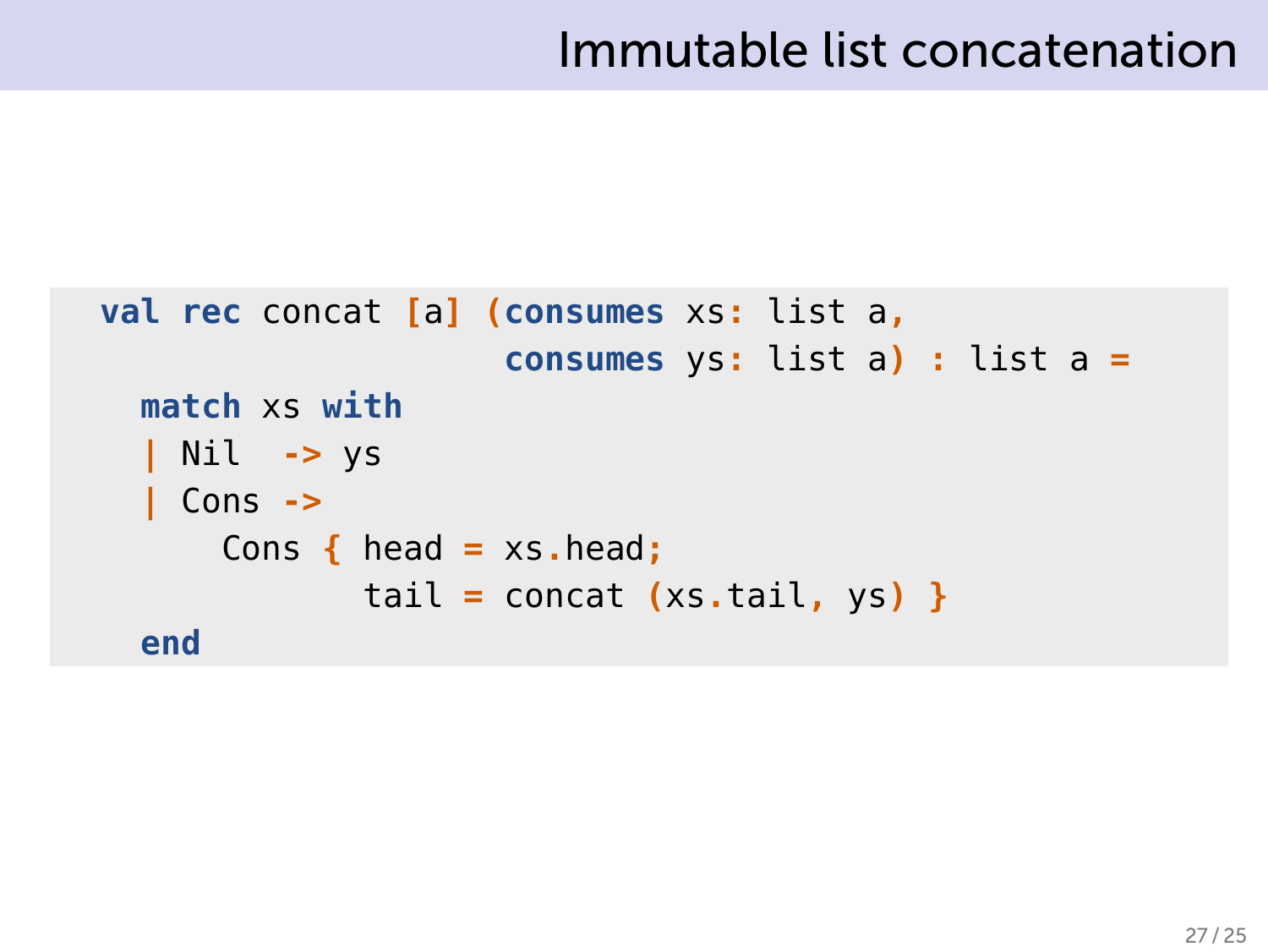The algebraic data type of mutable lists.

```
mutable data mlist a =
    | MNil
  | MCons { head: a; tail: mlist a }
```